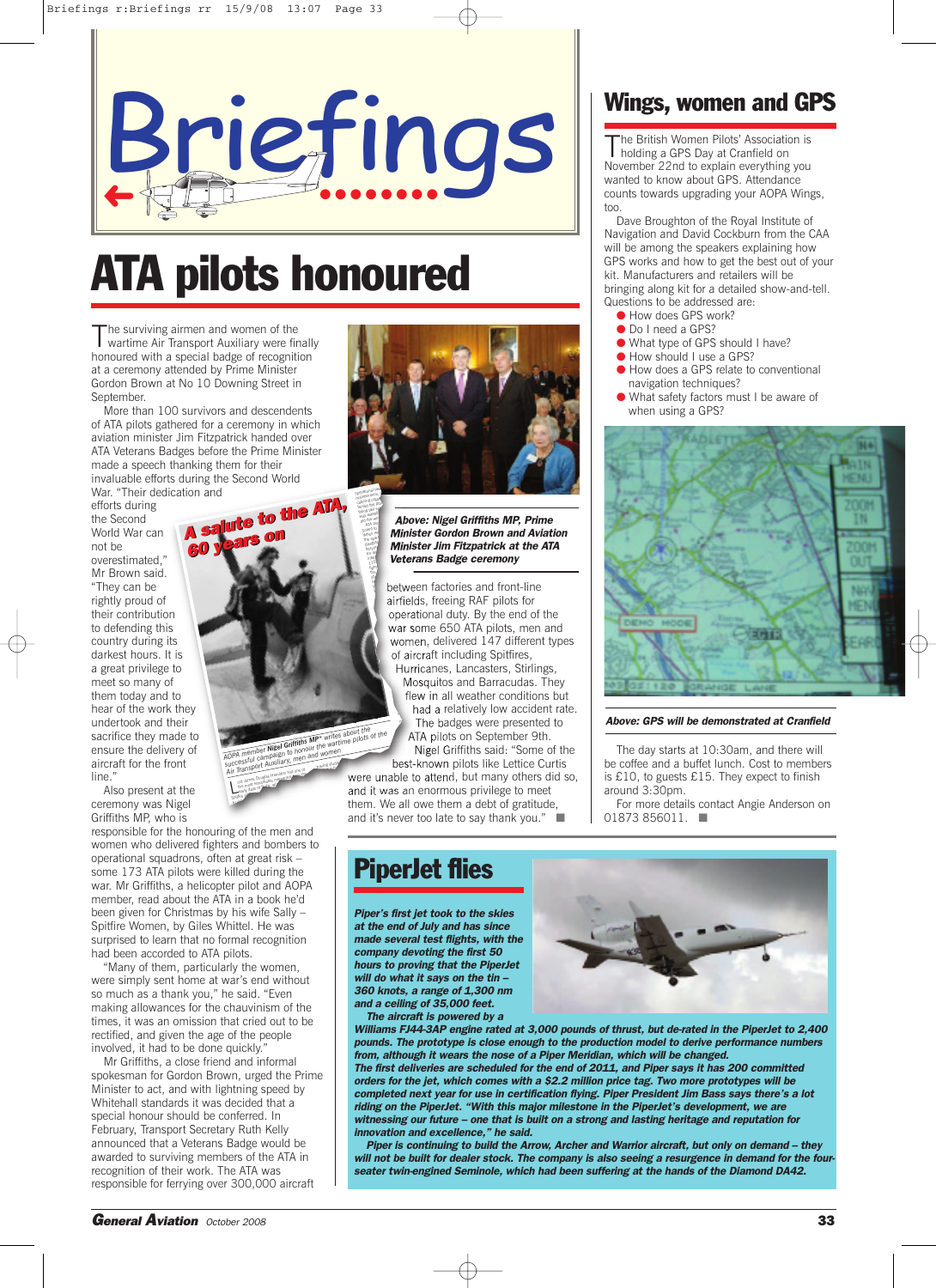

For <sup>a</sup> number of years <sup>I</sup> have been among <sup>a</sup> small group of British aviators invited to participate in the Dunkirk Air Show. This is an annual event sponsored by the local chamber of commerce and coincides with the Dunes of Flanders celebration over the August bank holiday.

Each year we fly in to the event and provide our aircraft for display in the air show, some doing airborne displays and others as static aircraft. In return we experience French style hospitality with wine, food and song.

Other invited participants include the Team Guinot wing walkers with their unique blend of airmanship and showmanship, the Belgian Air Force search and rescue Sea King, the French Marines emergency response helicopter and a host of private aircraft ranging from a Focke Wulf to a Noord, with a few Austers, Pipers and Cessnas thrown in for good measure.

On the first day of the show, as part of the Dunes Festival we participated in a low-level flypast along the beach as a convoy. This naturally required a comprehensive briefing covering heights, distances from the crowd line, aircraft separation distances and routing. I flew in the first group, climbing out to 500ft before turning north towards the beach. Once over the sea I descended to 300ft and reduced my speed to 100kts for my flight along the display line, at the end turning to climb to 1000ft and return to the airfield, the entire flight lasting just 25 minutes. The evening saw us enjoying the pleasant company of our hosts and watching a cabaret.

Sunday morning brought a miserable overcast that seemed to doom the show, which was due to open at 1400 local time, but in late morning the skies started to clear and the flying started. First to perform were the Team

### **CAA Safety Evenings**

Winter will soon be upon us, and the CAA's David Cockburn will once again be criss-crossing<br>Withe country spreading the gospel of good airmanship with his Safety Evenings. If you've never been to one, *you owe it to yourself to go*. And if you haven't been to one in recent years, perhaps it's time for a refresher – the information changes all the time, the jokes less often. In all cases the event starts at 1930 hrs and it's worth calling the organisers ahead of time to say you're coming. Here's the timetable up to February 2009:

| <b>Date</b>                                                               | Location                                 | <b>Organiser</b>       | phone            |
|---------------------------------------------------------------------------|------------------------------------------|------------------------|------------------|
| <b>September</b>                                                          |                                          |                        |                  |
| 22                                                                        | Saltby (Grantham), Gliding Clubhouse     | Michael Claxton        | 01476 860287     |
| 24                                                                        | Isle of Man, The Clubhouse, Derbyhaven   | <b>Tony Tomlins</b>    | 01624 852815     |
| <b>October</b>                                                            |                                          |                        |                  |
| 20                                                                        | Teesside, Cleveland Flying Club Bar      | Fiona Erol             | 01325 337572     |
| 21                                                                        | Dundee, Tayside Aviation                 | Linda Kircaldy         | 01382 644372     |
| 23                                                                        | Kirknewton 661 VGS                       | Chris Wilson           | 0131 449         |
|                                                                           | <b>November</b>                          |                        |                  |
| 17                                                                        | <b>Enstone Flying Club</b>               | <b>Paul Fowler</b>     | 01608 678204     |
| 18                                                                        | Dunkeswell Aerocentre Restaurant         | <b>Brendon Proctor</b> | 01404891643      |
| 19                                                                        | Lands End Airport Terminal               | <b>Emily Bliss</b>     | 01736 785227     |
| 24                                                                        | Tibenham, Norfolk Gliding Club           | <b>Tim Davies</b>      | 01379 677207     |
|                                                                           | <b>December</b>                          |                        |                  |
| 08                                                                        | Tollerton, Truman Clubhouse              | Jim Marren             | 0115 9815050     |
| 09                                                                        | <b>Gloucestershire Airport Terminal</b>  | <b>Harry Hopkins</b>   | 01452857700 x227 |
| 10                                                                        | <b>Wycombe TBA</b>                       | Caroline Herd          | 01494 443737     |
| 2009                                                                      |                                          |                        |                  |
| <b>January</b>                                                            |                                          |                        |                  |
| 22                                                                        | <b>Rochester TBA</b>                     | <b>Kelvin Carr</b>     | 01634 869969     |
| <b>February</b>                                                           |                                          |                        |                  |
| 23                                                                        | Halfpenny Green, Bobbington Village Hall | <b>Tony Dring</b>      | 01384 221106     |
| Additions and amendments will appear on the CAA website www.caa.co.uk/ga. |                                          |                        |                  |

Guinot wing walkers, with their amazing formation aerobatics and crowd-pleasing showmanship. They were followed by displays from the French Marines, the Belgian Air Force and the Cap 232. At the close of the day the rain returned and we filed an airways flight plan, climbed to FL90 over the incoming warm front and arrived back home 90 minutes later in bright sunshine.

One of the things that has struck me over the years of attending European fly-ins and air shows is that we seem to offer nothing similar, in the way of inviting foreign visitors to our events. In an era of increasing integration with Europe and at a time when general aviation needs to present a united front perhaps it is time to start returning these invites? ■

# **Flying south for Helitech**

If you're suffering withdrawal symptoms<br>the off-year for Helitech at Duxford, then f you're suffering withdrawal symptoms in book your flight to Lisbon for the southern European version of the event, held this year in Portugal from October 14th to 16th.

Eurocopter, the world's largest manufacturer of helicopters, is the latest company to sign up for Helitech 2008, joining such industry stalwarts as Bristow, Pratt & Whitney, European Air Crane and L-3 Communications Wescam. The show takes place at Cascais (LPCS), a GA airfield about ten miles from Lisbon's main airport (LPPT).

European Air Crane is a subdivision of Erickson, who hold the type certificate for the Sikorsky S64 and have turned it into the spidery 10,000 horsepower monster we often see fighting fires or carrying extraordinary loads – up to 11 tonnes. Aerial firefighting is a central theme of Helitech 08; not big business in the UK, it is vital in southern Europe where forest fires are a perennial problem and helicopter water-bombers are often the best tool in the armoury when the terrain gets rugged. Eurocopter is offering a version of the EC725 Cougar as a firefighter.

A vast array of new technology will be on show, most of it aimed at the commercial and military market. Showpieces include terrainfollowing systems that emit no giveaway electronic signals, surveillance systems and battery analysers. You'll meet many friends and acquaintances there; Hayward Aviation is going, and Adams Aviation and Martin Baker are among the English contingent.

Many visitors are expected from the former Soviet bloc, where the European helicopter industry is doing particularly well. Better technology is the main reason, but there's another side to the coin – many Russian and Polish helicopters are astoundingly rugged and can be fixed in the field if you have a shifting spanner and a twelve-pound hammer. Western manufacturers have been rushing to cement partnerships with eastern bloc companies. Russia is one of the largest markers for Robinson, partly because of what's known as 'partisan' flying. Because so many people can refuse you permission to fly – even the Met man can stop you – pilots resort to 'stealth' flying for which helicopters are ideally suited, needing no public landing sites. It's dangerous, but bad law has dangerous consequences.

For more information about Helitech in Portugal see www.helitecheurope.com ■